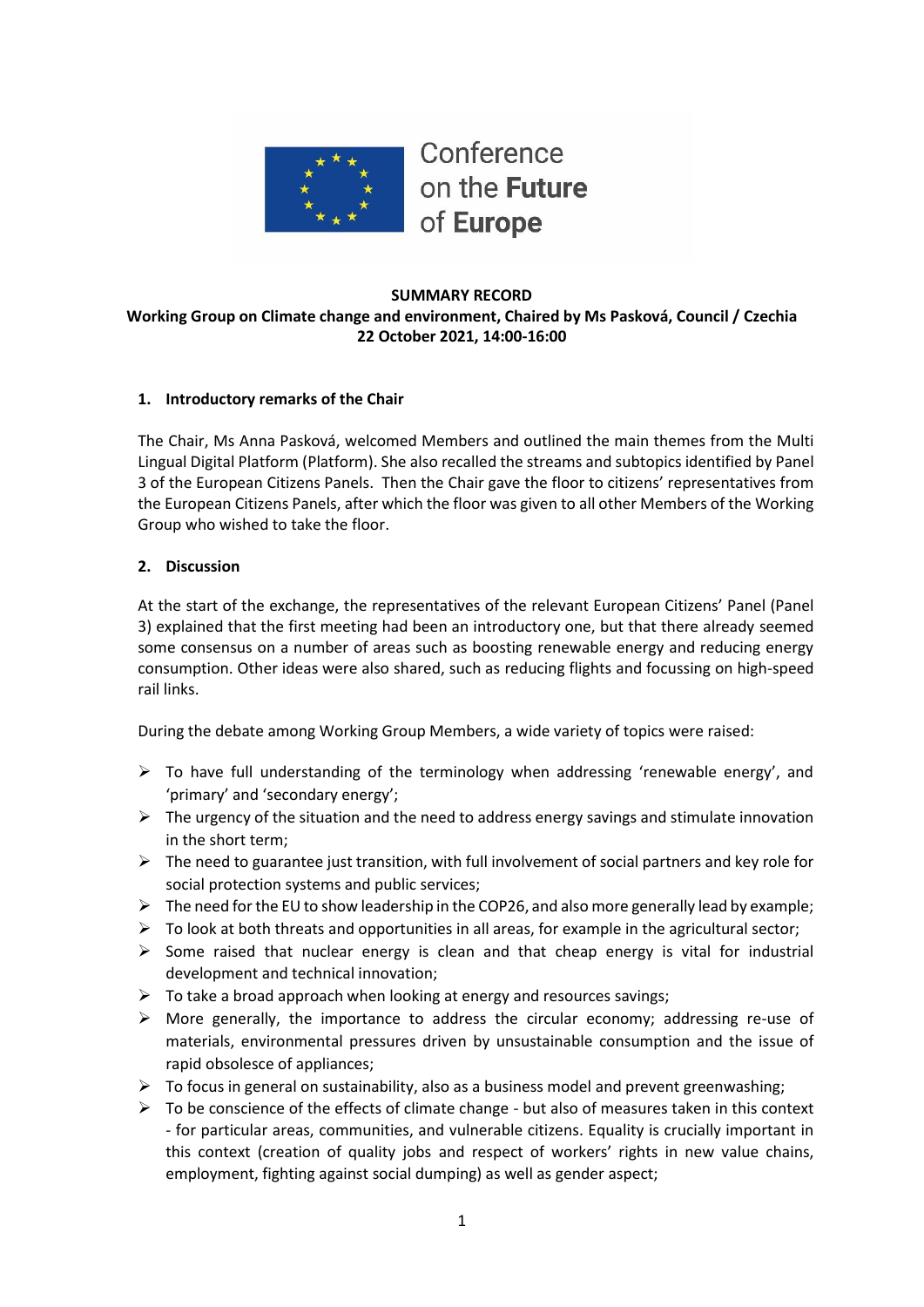- $\triangleright$  Adaptation measures should go hand in hand with mitigation effort;
- $\triangleright$  Regarding transport, green alternatives are often not available in the countryside; and you need a car to go to a doctor or for commuting to work for example;
- $\triangleright$  To address pollution and waste, water quality was also particularly mentioned;
- $\triangleright$  Aim for socially sustainable climate protection;
- $\triangleright$  The need for public access to nature, possibly a 'right of nature' but without excessive and unsustainable tourism;
- $\triangleright$  The importance of twin transition and IT sector especially, innovations and building of sustainable infrastructure (in order to face climate change impacts) and increasing investments into technological progress;
- $\triangleright$  Specific characteristics of each region, with all opportunities and limitations, should be kept in mind.
- $\triangleright$  The need to be aware that experts' predications have been wrong in the past and that all measures need the be balanced;
- $\triangleright$  To move from 'marketing to mattering' and develop sustainable business models;
- $\triangleright$  To focus broadly on communication and reduce fear of new ideas
- $\triangleright$  Critically look at current subsidies system for energy, but also the VAT systems for healthy and green products, ensuring a fair and sustainable system;
- $\triangleright$  The importance of education, but also the need for real consequences and penalties for those who harm the environment, enhance biodiversity protection and anchor a term of ecocide as a crime
- $\triangleright$  Measures and funds for facilitating a just transition to greener policies, including social conditionalities.

In relation to the expectations of Members on the outcome of the Working Group, the following points were also made:

- $\triangleright$  The need to listen carefully to the citizens in this process and to take into account applicability of ideas and their impact on people and society;
- $\triangleright$  Be clear about what can be achieved at what level; European, national, local.
- $\triangleright$  Clear commitments are needed from all levels and all involved (international) organisations;
- $\triangleright$  The need to acknowledge progress in past years, but still be ambitious for the future;
- $\triangleright$  The wish to come to clear recommendations of the Working Group, including very practical and easily implementable ones;
- $\triangleright$  Ensure proper reflection, and no rush to legislation or to conclusions of the Conference;
- $\triangleright$  Stressing the need to come up with concrete and practical proposals;
- $\triangleright$  The need to structure the Working Group work and to ensure proper provision of information for the Members;
- $\triangleright$  The need to come with concrete outcomes as a Working Group in order to provide input to Plenary;
- $\triangleright$  The input coming from the Digital Platform should not be classified;
- $\triangleright$  The Working Group's outcomes should be in written form.

#### **3. Concluding remarks of the Chair**

Concluding the meeting, the Chair thanked all Members for their contributions, underlining that there are already some regularly emerging issues. There seems to be a broad support for the notion that it is necessary to act soon. It is also clear that any measures need to be socially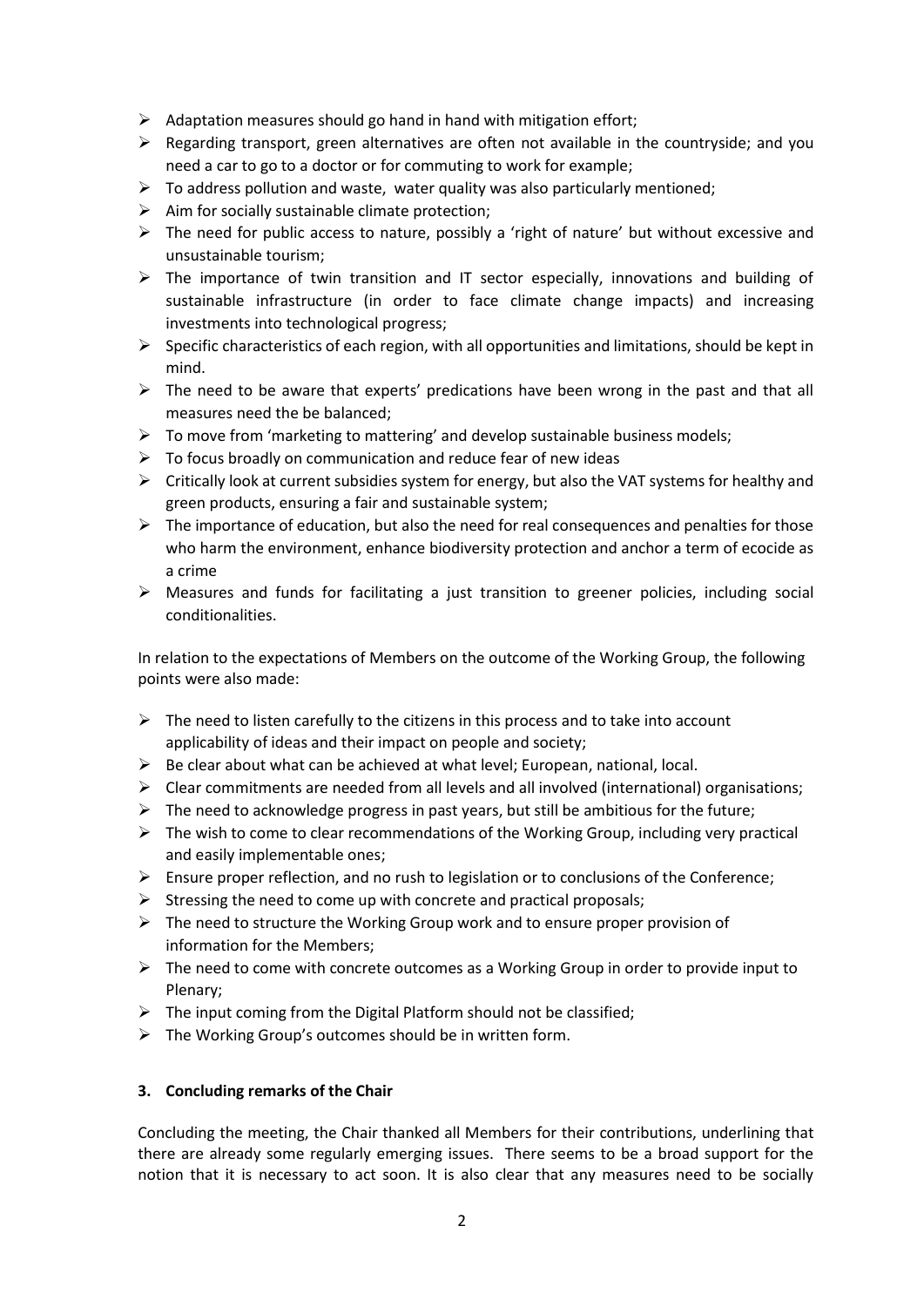acceptable. In order to progress we need to educate and innovate, taking advantage of all available date and science.

The Chairs assured Members that the next Working Group meeting will be more structured, based on background documents and input from the European Citizens' Panels and the Interim Reports, and that Members will be asked to prioritise the subjects to be discussed at the next meeting. The Chair indicated that the next Working Group meeting will be during the December Plenary and closed the meeting.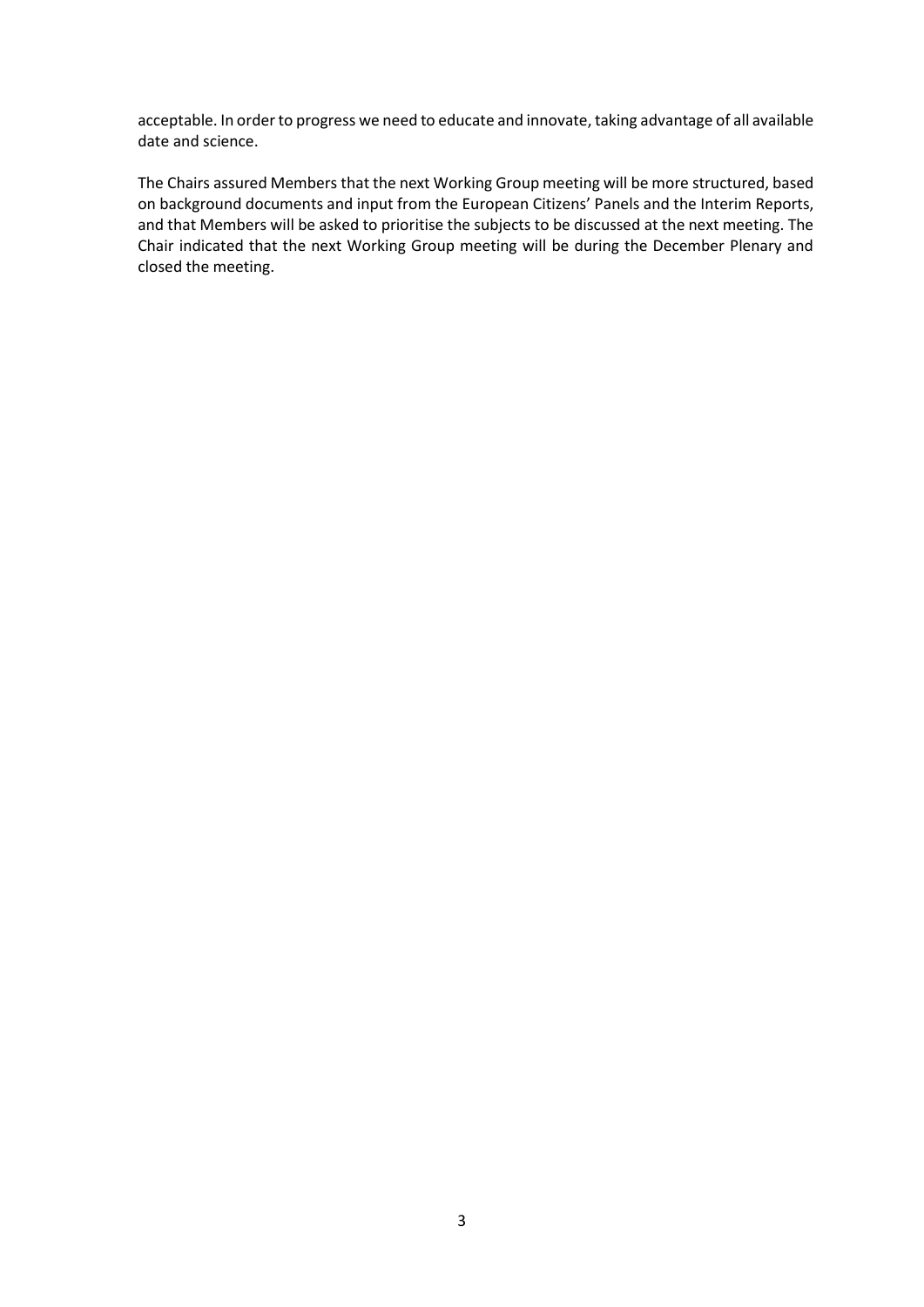# **ANNEX II. List of members of the Working Group on Climate change and the environment**

Chair: Anna PASKOVÁ (Council)

| <b>Title</b> | <b>First name</b>    | Last name                          | <b>Component</b>                                 |
|--------------|----------------------|------------------------------------|--------------------------------------------------|
|              |                      |                                    |                                                  |
| Mr           | Pieyre-<br>Alexandre | ANGLADE                            | <b>National Parliaments</b>                      |
| Ms           | Muhterem             | <b>ARAS</b>                        | Committee or the Regions                         |
| Ms           | Alexandra            | <b>ATTALIDES</b>                   | <b>National Parliaments</b>                      |
| Ms           | Claudia              | <b>BANU</b>                        | <b>National Parliaments</b>                      |
| Ms           | Hildegard            | <b>BENTELE</b>                     | <b>European Parliament</b>                       |
| Mr           | Pascal               | <b>BOLO</b>                        | <b>Social Partners</b>                           |
| Ms           | Manuela              | <b>BORA</b>                        | Local/Regional<br>representative                 |
| Ms           | Maria                | <b>CINQUE</b>                      | European citizens panels                         |
| Ms           | Esther               | <b>DE LANGE</b>                    | <b>European Parliament</b>                       |
| Mr           | Sándor               | <b>DÉNESI</b>                      | European citizens panels                         |
| Mr           | Herbert              | <b>DORFMANN</b>                    | <b>European Parliament</b>                       |
| Ms           | Eleonora             | <b>EVI</b>                         | <b>European Parliament</b>                       |
| Ms           | Claudia              | <b>GAMON</b>                       | <b>European Parliament</b>                       |
| Mr           | Olgierd              | <b>GEBLEWICZ</b>                   | Committee or the Regions                         |
| Ms           | Leonore              | <b>GEWESSLER</b>                   | Council                                          |
| Mr           | Adam                 | GUIBOURGÉ-<br><b>CZETWERTYŃSKI</b> | Council                                          |
| Ms           | Elisabeth            | GUIGOU                             | <b>National citizens</b><br>panels/events        |
| Ms           | Valentina            | <b>GUTKAS</b>                      | <b>National citizens</b><br>panels/events        |
| Ms           | Patrizia             | <b>HEIDEGGER</b>                   | Civil Society                                    |
| Mr           | Dorin                | <b>HELL</b>                        | European citizens panels                         |
| Mr           | <b>Reiner Gerd</b>   | <b>HOFFMANN</b>                    | European Economic and<br><b>Social Committee</b> |
| Ms           | <b>Birgit</b>        | HONÉ                               | <b>National Parliaments</b>                      |
| Ms           | Laura                | <b>HUHTASAARI</b>                  | <b>European Parliament</b>                       |
| Mr           | Jens                 | <b>JOEL</b>                        | <b>National Parliaments</b>                      |
| Ms           | Hajnalka             | JUHÁSZ                             | <b>National Parliaments</b>                      |
| Ms           | Thilde               | <b>KARLSSON</b>                    | European citizens panels                         |
| Mr           | Bojan                | <b>KEKEC</b>                       | <b>National Parliaments</b>                      |
| Mr           | Alban                | LAVAUD                             | European citizens panels                         |
| Mr           | Cillian              | <b>LOHAN</b>                       | European Economic and<br><b>Social Committee</b> |
| Mr           | Jani                 | MÄKELÄ                             | <b>National Parliaments</b>                      |
| Ms           | Éva                  | MÉSZÁROS                           | European citizens panels                         |
| Mr           | Haus                 | <b>MOLLENHAUER</b>                 | European citizens panels                         |
| Ms           | Anna                 | PASKOVÁ                            | Council                                          |
| Mr           | Marko                | PAVIĆ                              | <b>National Parliaments</b>                      |